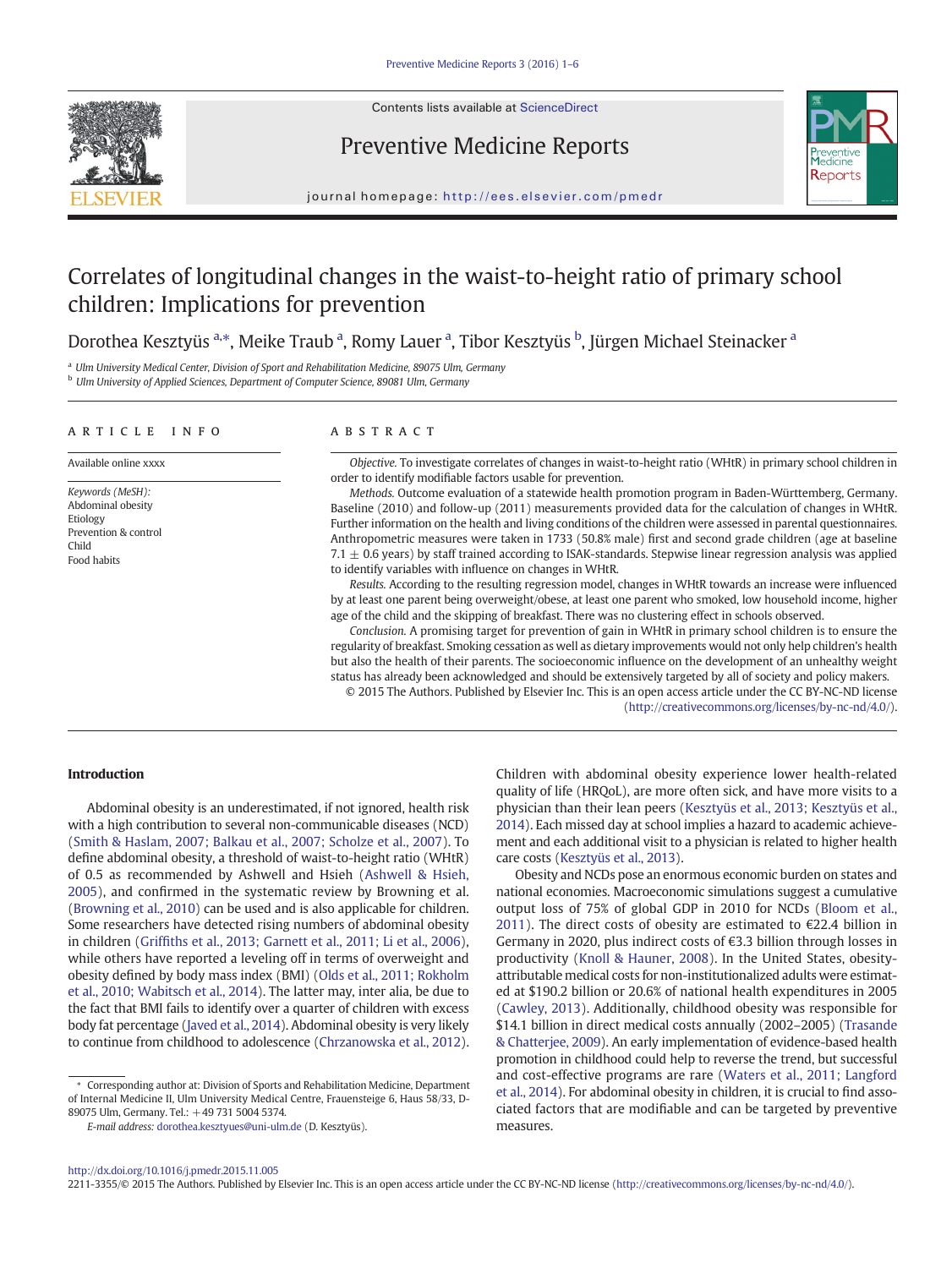There is a vast amount of literature concerning correlates of weight gain based on BMI, but little is known on the factors leading to abdominal obesity in school children. The importance of this measure especially in children in comparison to BMI is described above. To our knowledge, this is the first study investigating correlates of longitudinal changes in WHtR in primary school children, representing changes in abdominal obesity. The aim is to identify modifiable correlates of changes inWHtR in primary schoolchildren and to consider their usability for primary prevention and health promotion.

## Materials and methods

# Study design

This research is based on the outcome evaluation of a health promotion program for primary schools in the state of Baden-Württemberg, Germany. The underlying program "Join the healthy boat" provides scientifically developed materials for teachers, pupils and their parents aiming at the development of healthy choices and a healthy lifestyle. To assess the effects, a cluster-randomized controlled trial ("Baden-Württemberg Study") was set up, with baseline measurements in 2010 and a follow-up after one year in 2011. The ethics committee of Ulm University approved the study protocol and the study is registered on the German Clinical Trials Register (DRKS) under the DRKS-ID: DRKS00000494. Details on the study have already been published elsewhere ([Dreyhaupt et al., 2012\)](#page-4-0).

## Participants and data

Parents were asked for their written informed consent. Data from direct measurements of children's height, weight and waist circumference (WC) at both baseline and follow-up, were available for 1733 participants, data from parental questionnaires for 1545 (89%) participants. Parents provided information on their own lifestyles, health behavior, and anthropometric data and the lifestyle, health behavior, physical activity patterns and the living environment of their children.

### Demographics

The parental level of education was assessed and assigned to the respective level according to the CASMIN classification [\(Brauns &](#page-4-0) [Steinmann, 1999\)](#page-4-0). Family education level was determined as the highest level of two parents or the level of a single parent who cared for the child. Family education was dichotomized for analysis; elementary and intermediate education levels were taken together in one group, tertiary level in another. The child's migration background was defined as at least one parent being born abroad or at least one parent mainly having spoken a foreign language during the child's first years of life. Household income was graded according to the German KiGGS survey ([Lange et al., 2007\)](#page-5-0) and dichotomized for analysis into two groups, the lower group including monthly household incomes of  $<$  €1750.

#### Health and lifestyle characteristics

Parents gave information about maternal smoking during pregnancy, and breastfeeding. Items concerning children's behavior were taken from the validated questionnaires of the German KiGGS survey [\(Kurth, 2007\)](#page-5-0). They were answered using a 5-point Likert scale: frequency of consuming softdrinks, frequency of playing outside (nearly every day, 3–5 times a week,1–2 times a week, less than 1 time a week, never), and time spent with screen media (never, about 30 min/day, about 1–2 h/day, about 3–4 h/day, more than 4 h/day). Variables were dichotomized for analyses (soft drinks  $> 1$  time per week, playing outside  $> 60$  min/day, screen media  $> 1$  h/day). Parents stated the frequency of breakfast before school for their children on a 4-point scale, the results were subsequently dichotomized for analyses (never, rarely vs. often, always). Furthermore, they were asked on how many days a week their children were physically active on a moderate to vigorous level for at least 60 min a day, as recommended by the WHO ([World](#page-5-0) [Health Organisation \(WHO\), 2010\)](#page-5-0). This variable was dichotomized for analyses at the median (physically active  $\geq 4$  days/week  $\geq 60$  min/day). Additionally, parents gave information about their own health behavior such as smoking, and were asked to rate their health awareness on a 4-point scale, the results were then dichotomized for analyses (not at all, little vs. strong, very strong).

## Anthropometric measurements

Anthropometric measurements of the children were taken by trained staff according to ISAK-standards ([Marfell-Jones et al., 2006](#page-5-0)). The children's height was measured to the nearest 0.1 cm (Stadiometer, Seca®, Germany), and body weight to the nearest 0.1 kg using calibrated and balanced portable digital scales (Seca®, Germany).WC was measured midway between ileac crest and lower costal arch to the nearest 0.1 cm using a flexible metal tape (Lufkin Industries Inc., Texas, USA). The children's BMI was calculated as weight divided by height squared  $\text{kg/m}^2$ ). Excess weight and obesity were defined at or above the 90th and 97th age- and gender-specific BMI percentiles according to German reference data [\(Kromeyer-Hauschild et al., 2001\)](#page-5-0). WHtR was calculated as the ratio of WC and height in centimeters, and subsequently participants with a WHtR  $\geq$  0.5 were categorized as abdominally obese [\(McCarthy & Ashwell, 2006](#page-5-0)).

Parental BMI was calculated from self-reported weight and height data in the questionnaires, and categorized as overweight ( $BMI > 25.0$ ) and obese (BMI  $>$  30.0), according to the international classification of the World Health Organization (WHO) ([World Health Organisation](#page-5-0) [\(WHO\), 1995](#page-5-0)). Parental WHtR was calculated as the ratio of selfreported WC to height and abdominal obesity defined at and above a WHtR threshold of 0.5 [\(Vandenbroucke et al., 2007](#page-5-0)).

# Missing data

Common to observational studies is the problem of missing data, which may lead to bias ([Ahrens et al., 2014\)](#page-4-0). Baseline differences between records with and without missing variables for the final regression model were examined as described in the statistical analysis section.

# Statistical analyses

Differences in baseline characteristics between boys and girls as well as between participants with and without missing values for the final regression model were tested for their statistical significance. The Mann–Whitney-U test or t-test for continuous data and Fisher's exact test for categorical data were applied as appropriate to scale level and distribution of the data. The significance level was set at  $\alpha$  < 0.05 for two-sided tests. All analyses were carried out using the statistical software packages IBM SPSS Release 21.0 for Windows (SPSSInc, Chicago, IL, USA).

The changes in height, WC and WHtR were calculated as the differences between the values at baseline and the respective values at follow-up. Because of their small size after the decimal point, the resulting numbers of WHtR were then multiplied by  $10<sup>2</sup>$  in order to receive understandable and interpretable values in the regression model. Thus, one unit in dependent variable of the regression model represents 0.01 WHtR. Based on the relevance of content and association with the outcome, all variables listed in [Table 1](#page-2-0) were included in the stepwise, linear regression analysis as potential explanatory variables. To account for the clustering of data in schools, a possible school-effect was examined in a linear mixed model using the statistical software R Release 3.1.2 for Windows ([http://cran.r-project.org/](http://cran.r-roject.org/)).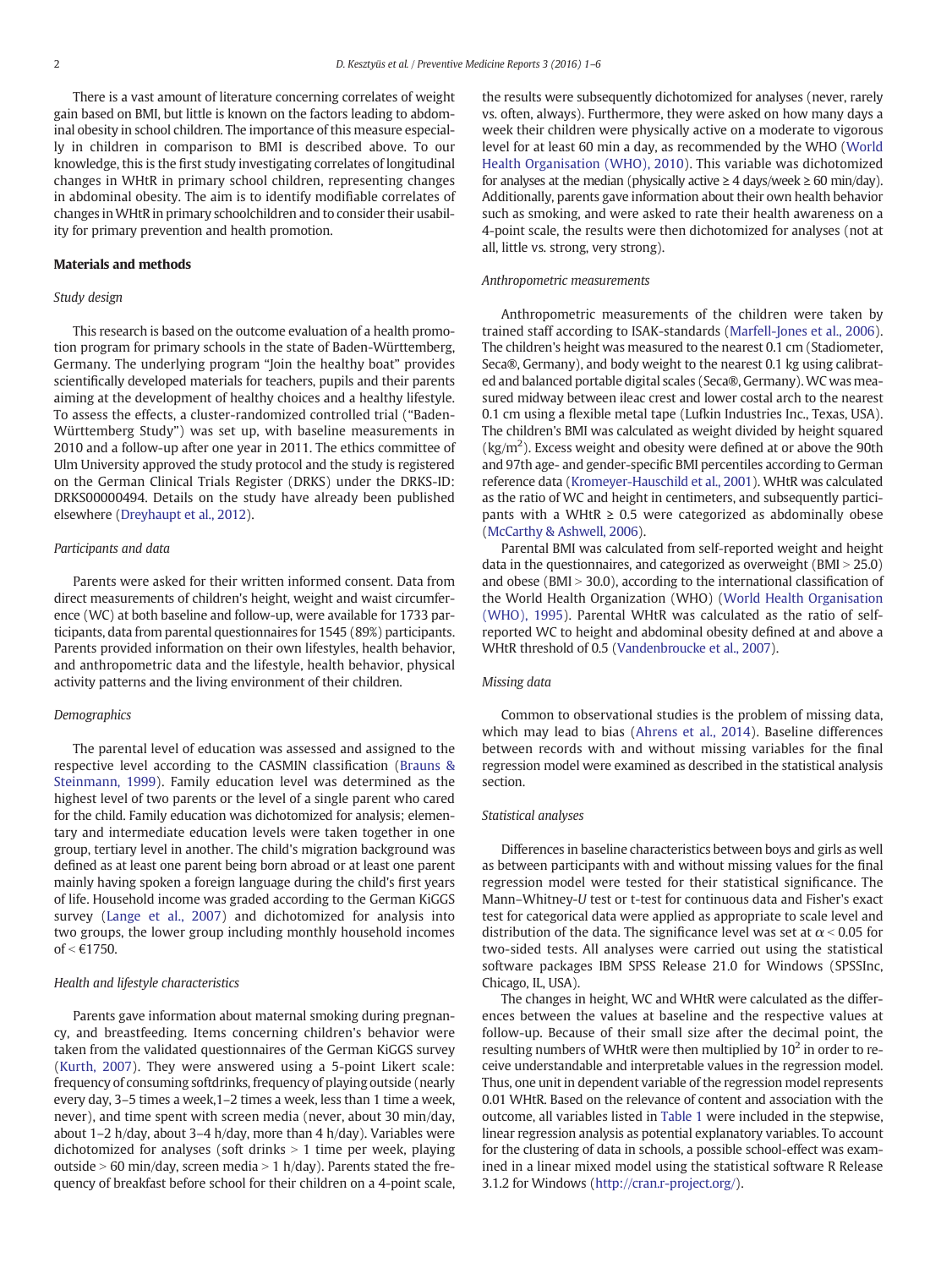#### <span id="page-2-0"></span>Table 1

Baseline characteristics of participants in the Baden-Württemberg Study (2010–2011).

|                                                               | Missing      | Girls                       | <b>Boys</b>   | Total         |
|---------------------------------------------------------------|--------------|-----------------------------|---------------|---------------|
|                                                               | Values       | $(n = 852)$                 | $(n = 881)$   | $(n = 1733)$  |
| Child characteristics                                         |              |                             |               |               |
| Age, years $[m (sd)]$                                         | $\mathbf{0}$ | 7.07(.64)                   | 7.09(.63)     | 7.08(.63)     |
| Migration background, n (%)                                   | 244          | 235 (31.6)                  | 227 (30.5)    | 462 (31.0)    |
| BMI, [m (sd)]                                                 | $\Omega$     | 15.99 (2.19)                | 15.97 (2.08)  | 15.98 (2.14)  |
| BMIPERC, [m (sd)]                                             | $\mathbf 0$  | 48.96 (27.74)               | 48.15 (27.57) | 48.55 (27.65) |
| Overweight, n (%)                                             | $\mathbf{0}$ | 82(9.6)                     | 83 (9.4)      | 165(9.5)      |
| Obesity, n (%)                                                | $\Omega$     | 30(3.5)                     | 38(4.3)       | 68 (3.9)      |
| Waist circumference, cm [m (sd)]                              | $\mathbf 0$  | 55.15 $(5.91)$ ***          | 55.79 (5.54)  | 55.48 (5.73)  |
| Height, $cm [m (sd)]$                                         | $\Omega$     | $123.21(6.30)$ ***          | 124.39 (6.35) | 123.81 (6.35) |
| WHtR, $[m (sd)]$                                              | $\bf{0}$     | 0.45(.04)                   | 0.45(.04)     | 0.45(.04)     |
| Abdominal obesity, n (%)                                      | $\Omega$     | 78 $(9.2)^*$                | 57(6.5)       | 135(7.8)      |
| Parental characteristics                                      |              |                             |               |               |
| Single parent, $n$ $(\%)$                                     | 218          | 85(11.3)                    | 71(9.3)       | 156(10.3)     |
| Tertiary family educational level, n (%)                      | 269          | 237 (32.6)                  | 238 (32.3)    | 475 (32.4)    |
| Household income $\leq \text{\textsterling}1750$ , n (%)      | 381          | 88 (13.1)                   | 83 (12.2)     | 171 (12.6)    |
| Overweight (mother or father), n (%)                          | 374          | 492 (73.2)                  | 477 (69.4)    | 969 (71.3)    |
| Abdominal obesity (mother or father), n (%)                   | 838          | 382 (85.8)                  | 373 (82.9)    | 755 (84.4)    |
| Smoking (mother or father), n (%)                             | 222          | 281 (37.3)                  | 274 (36.2)    | 555 (36.7)    |
| Health awareness (mother), n (%)                              | 240          | 437 (58.5)                  | 436 (58.4)    | 873 (58.5)    |
| Health awareness (father), $n$ (%)                            | 334          | 299 (43.0)                  | 325 (46.2)    | 624 (44.6)    |
| Health and lifestyle characteristics                          |              |                             |               |               |
| Maternal smoking during pregnancy, n (%)                      | 196          | 65 $(8.5)^*$                | 91 (11.8)     | 156(10.1)     |
| Breastfeeding, n (%)                                          | 194          | 651 (85.1)                  | 535 (82.0)    | 1286 (83.6)   |
| Playing outside $> 60$ min/day, n $(\%)$                      | 248          | 462 (62.9)***               | 558 (74.4)    | 1020 (68.7)   |
| Physically active $\geq 4$ days/week $\geq 60$ min/day, n (%) | 263          | $161 (22.1)$ <sup>***</sup> | 238 (32.1)    | 399 (27.1)    |
| Screen media > 1 h/day, n $(\%)$                              | 205          | $86(11.3)^*$                | 119(15.5)     | 205(13.4)     |
| Soft drinks $> 1$ time per week, n $(\%)$                     | 197          | 173 (22.6)                  | 191 (24.8)    | 364 (23.7)    |
| Skipping breakfast, n (%)                                     | 195          | $116(15.2)^*$               | 82 (10.6)     | 198 (12.9)    |

m (sd), mean (standard deviation).

\*\*\*  $p < .001$ .

# Results

# Baseline characteristics

The primary school children who took part in this research had a mean age of 7.1  $\pm$  0.6 years, 50.8% of them were boys. Table 1 shows the baseline characteristics of the participants. Significant differences between boys and girls occurred in anthropometric variables where girls had a slightly lower waist circumference and were less tall. Mothers of girls more often refrained from smoking during pregnancy. Boys more often played outside and reached higher levels of physical activity. Girls spent less time with screen media and more regularly had breakfast.

## Changes in anthropometrics

Girls and boys gained height and WC between the baseline and follow-up measurements. For WHtR a slight reduction was observed. Table 2 shows the exact values for the changes in anthropometrics. There were no statistically significant differences between boys and girls.

#### Table 2

Differences in anthropometric measures between baseline and follow-up in the Baden-Württemberg Study (2010–2011).

|                                    | Girls          | <b>Boys</b>    | Total          |
|------------------------------------|----------------|----------------|----------------|
| Differences in WC, cm [m (sd)]     | 1.70(3.03)     | 1.87(2.77)     | 1.78(2.91)     |
| Differences in height, cm [m (sd)] | 6.13(1.29)     | 6.18(1.10)     | 6.16(1.20)     |
| Differences in WHtR, [m (sd)]      | $-.0082(.023)$ | $-.0071(.021)$ | $-.0076(.022)$ |

Note.  $N = 1733$ . WC Waist Circumference. WHtR Waist-to-Height Ratio. m (sd), mean (standard deviation).

To visualize the distribution of WHtR, Fig. 1 shows a histogram of the data at baseline. The distribution is non-normal, with skewness of 2.04  $(SE = .06)$  and kurtosis of 8.50 ( $SE = .12$ ), whereas the data of the differences between baseline and follow-up are quasi-normally distributed (not shown). At follow-up, the histogram [\(Fig. 2\)](#page-3-0) showed a distribution with skewness of 1.53 ( $SE = .06$ ) and kurtosis of 3.95 ( $SE = .12$ ), indicating a change in the shape of the distribution towards normality. However, the proportion of participants at and beyond the WHtR



Fig. 1. Histogram of the distribution of WHtR at baseline in the Baden-Württemberg Study (2010–2011). The added vertical line demarcates the threshold of 0.5 that indicates the borderline to abdominal obesity.

 $p < .05$ .

<sup>\*\*</sup>  $p < .01$ .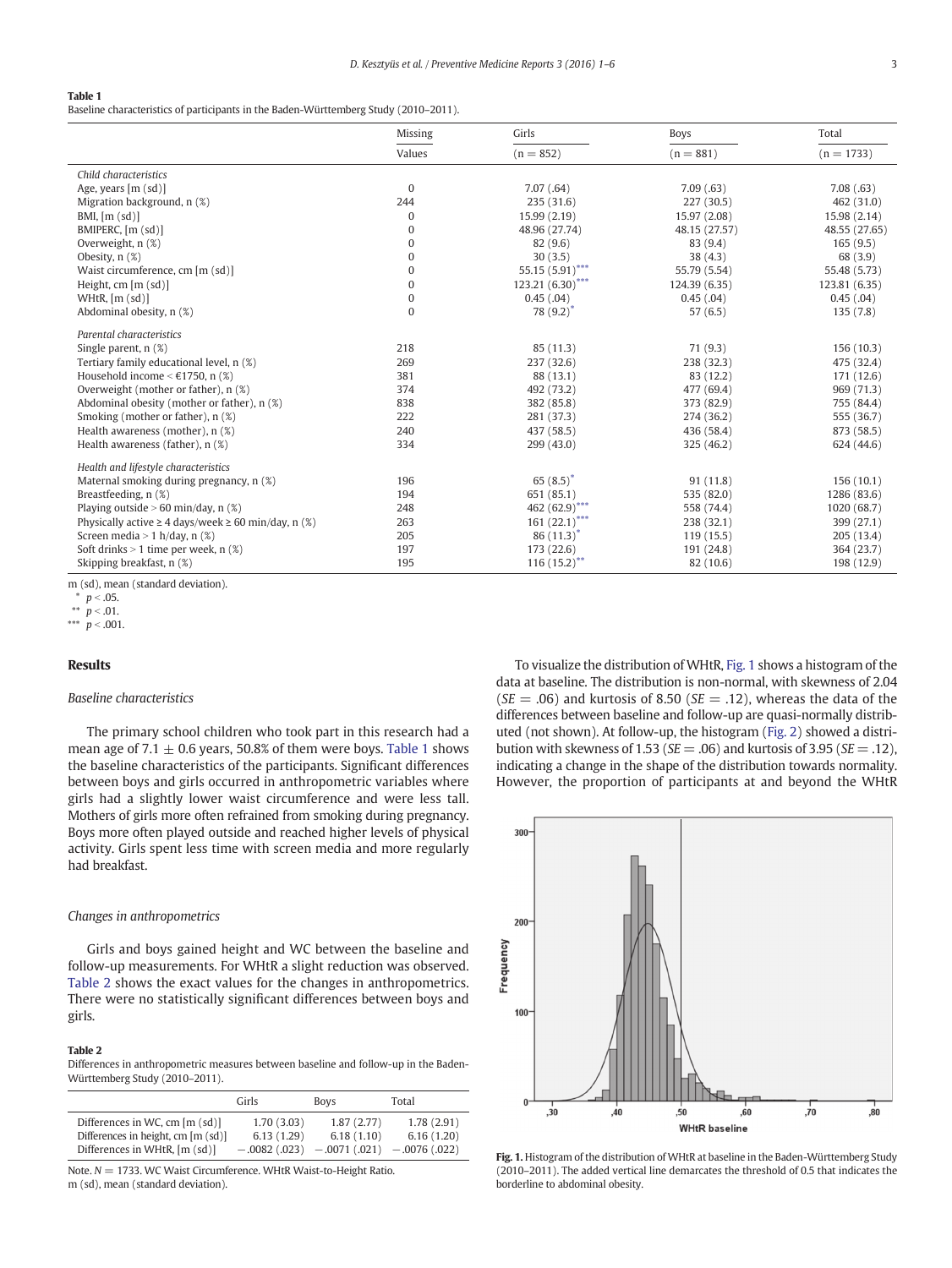<span id="page-3-0"></span>

Fig. 2. Histogram of the distribution of WHtR at follow-up in the Baden-Württemberg Study (2010–2011). The added vertical line demarcates the threshold of 0.5 that indicates the borderline to abdominal obesity.

threshold of 0.5 indicating abdominal obesity is visibly higher (9.2% vs 7.8%,  $p < 0.001$ ) at follow-up.

## Regression analysis of changes in WHtR

All variables depicted in [Table 1](#page-2-0) except for anthropometrics of the children were considered with regard to their potential influence on the outcome in the regression analysis. The final model consists of age, skipping breakfast, at least one parent smoking, at least one parent being overweight and household income below €1750. Because of the clustering of data in schools, the intra-class correlation coefficient (ICC) was calculated and revealed that 4.57% of the overall variance is attributable to differences between schools (95% CI [1.73, 7.41]). The underlying health promotion program did not show a significant influence on the metric changes in WHtR. Table 3 shows the results of the linear regression model and the linear mixed regression model, accounting for clustered data in schools.

# Missing data

Children with missing data in the independent variables were less likely to have been breastfed, were more likely to have a single parent, were significantly more often overweight, obese and abdominally

#### Table 3

Non-standardized estimators from a linear regression model (OLS) and fixed effects from a linear mixed regression model (ML) for changes in WHtR in the Baden-Württemberg Study (2010–2011).

|                               | B (OLS)           | $B$ (ML)                     |
|-------------------------------|-------------------|------------------------------|
| Intercept                     | $-3.04(0.70)$ *** | $-3.10(.74)$ ***             |
| Age                           | $.24(0.10)^*$     | $0.25$ $(.10)^*$             |
| Skipping breakfast            | $.39(.19)^*$      | $.36(.19)^{\dagger}$         |
| Smoking (mother or father)    | $.36(.13)$ **     | $.36(.13)$ **                |
| Overweight (mother or father) | $.49(.13)$ ***    | $0.43$ $(.13)$ <sup>**</sup> |
| Household income $\leq$ €1750 | $.77(.20)$ ***    | $0.79(.20)$ ***              |
| F(5, 1212)                    | 12.88***          |                              |
| $R^2$                         | 0.051             |                              |
| <b>AIC</b>                    | 5256              | 5258                         |

Note.  $N = 1212$ . Estimates and standard errors (in parentheses). Ordinary least squares (OLS). Maximum likelihood (ML). Akaike's information criterion (AIC).

\*\*  $p < .010$ .  $p < .001$ .

obese. The average age of mothers at birth was lower and health awareness of fathers was significantly higher. At least one parent was more likely to be abdominally obese. Families more often had a household income of less than €1750 and they had a lower family education level.

# **Discussion**

WHtR of first and second grade primary school children slightly decreased during one year with a mean of minus  $0.0076 \pm 0.022$  between baseline and follow-up. This small overall change is physiologically not very significant and the minus may be mainly due to the natural process of growth of the children. Other researchers report similar small changes of WHtR in this age group [\(Ahrens et al., 2014\)](#page-4-0). Nonetheless, the proportion of children at and beyond the threshold of WHtR  $= 0.5$ , marking the border to abdominal obesity, significantly increased. That makes it crucial to identify modifiable factors with influence on the increase in WHtR to set up targeted preventive measures. The most promising factor in this research is the regularity of breakfast, which can easily be addressed in all kind of interventions at different levels. At an interpersonal level, parents should be informed about the importance of regular breakfast, and at an organizational level, institutions like kindergarten and schools could offer regular breakfast for children. Breakfast frequency and quality may have positive effects for both parents and children ([Pereira et al., 2011\)](#page-5-0). Hence, the regularity of breakfast is also an important step in changing dietary patterns for overweight and obese parents, who represent another modifiable factor for changes in children's WHtR. The cessation of smoking as the third modifiable risk factor would have additional far-reaching positive effects on family health besides that of WHtR gain of children. As a further factor of influence, low household income is part of the economic and social disparities that are already well known contributors to the obesity epidemic [\(Loring & Robertson, 2014](#page-5-0)). Therefore, a special focus on the socially disadvantaged should always be an important part in developing measures for targeted prevention.

# Strengths and limitations

The strength of this research lies within the strict protocol of a cluster-randomized controlled trial and the large number of children and parents that took part, covering the entire state of Baden-Württemberg. The response rate in terms of returned parental questionnaires was 89% at baseline and 87% at follow-up. The anthropometric measurements were of high quality, and taken by trained staff according to ISAK standards [\(Marfell-Jones et al., 2006\)](#page-5-0). Both measurement periods were short, so that there were no significant differences in the time span between baseline and follow-up measurements per child that would have made it necessary to adjust for in the statistical analyses. Moreover, the possible clustering of data in schools was taken into account in the statistical analyses.

Limitations are mainly due to the observational character of the underlying study. Participation and data themselves may be biased in different ways. Concerning values of self-reported parental weight and smoking, eliminating underreporting and social desirability could result in a more distinct influence of parental excess weight and smoking on increases in children's WHtR. Nonetheless, particularly when keeping in mind underreporting and social desirability responding, the numbers of overweight and abdominal obese parents are alarming. Lastly, healthrelated behavior of the children like physical activity, screen media use and breakfast habits was not observed but was based on parental information.

Missing values occurred because parents did not return or completely fill in the questionnaires. This may lead to a form of selection bias, but in the best case, only lessen the precision of the study ([Morshed et al.,](#page-5-0) [2009\)](#page-5-0). According to the differences in terms of explanatory variables detected in the missing data analysis, children with incomplete data share several critical characteristics, such as higher rates of abdominal obesity

 $p < .10.$ 

 $p < .05.$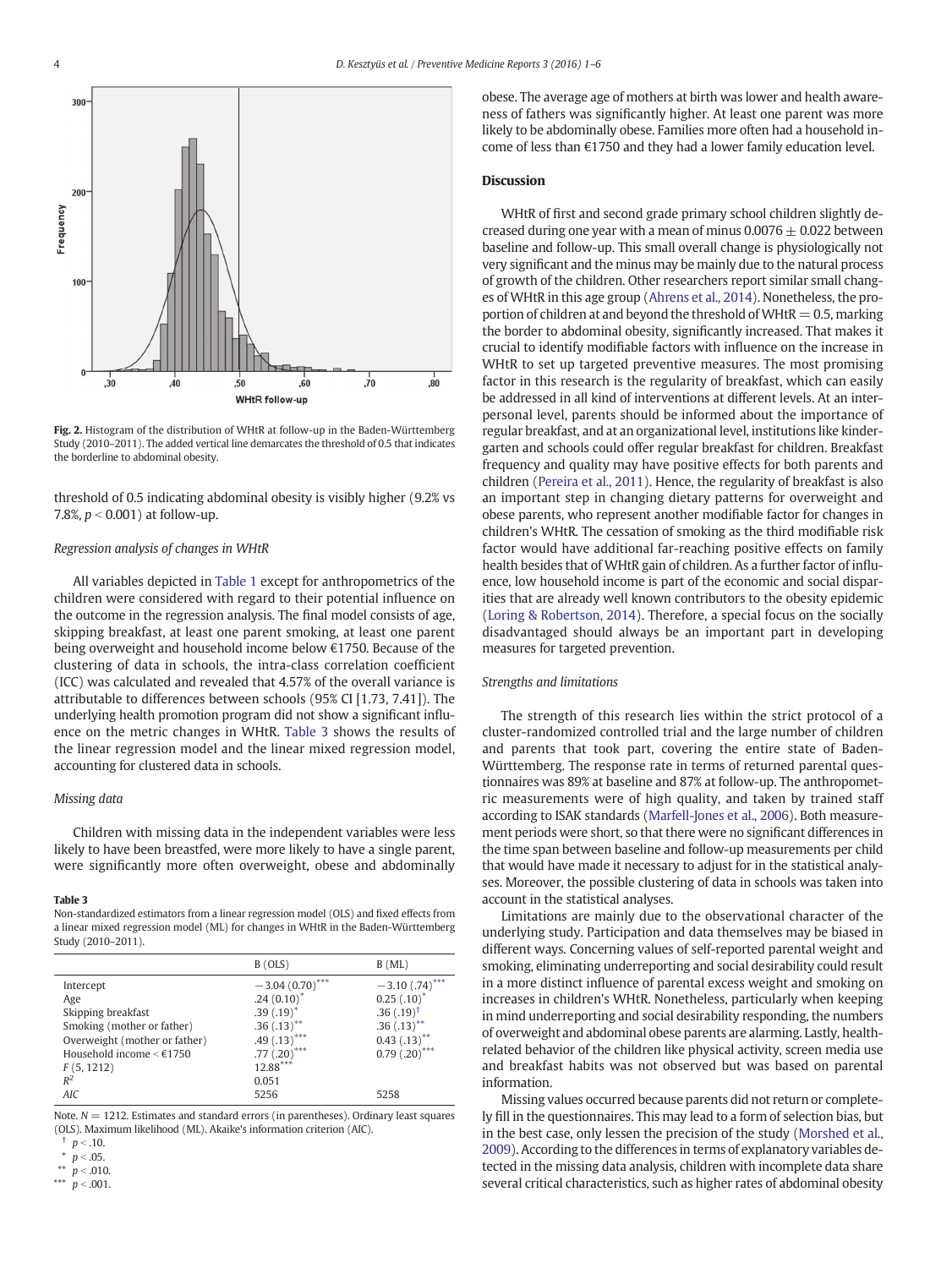<span id="page-4-0"></span>and lower household income. If these participants could have been included into the regression analysis, it would have of course accentuated the results.

## Abdominal obesity

There is some discussion on how to define abdominal obesity. Some researchers consider WHtR as an accurate and practicable index to evaluate abdominal obesity, even in children and adolescents (Ashwell & Hsieh, 2005; McCarthy & Ashwell, 2006). In their systematic literature review, de Moraes et al. report that there is no consensus in the literature about the criteria to define abdominal obesity using WC (De Moraes et al., 2011). They report five different anatomical sites used for WC measurement and 18 different cut-off points, which makes it difficult to compare results. To adopt the procedure that is applied to define overweight and obesity according to age and sex specific percentiles for abdominal obesity, a representative reference group is needed. However, the German population in different regions is much too inhomogeneous, with regard to crucial determinants like socioeconomic status or migration background, to rely on such reference values. Therefore, WHtR as a measure of waist circumference adjusted to individual height is less biased than WC percentiles according to a reference group with differing background variables. Fact is, there is little doubt that already in childhood the health risk of abdominal obesity is higher than that of overall obesity [\(Reinehr & Wunsch, 2010; Rodríguez et al., 2004](#page-5-0)).

## Correlates and risk factors in current research

Correlates of increases in WC and development of abdominal obesity in children is not subject to many investigations. According to results of Garnett et al., it may be assumed that most of the risk factors for general obesity also apply to abdominal obesity (Garnett et al., 2005). Another study by Taveras et al. found out that chronic sleep curtailment from infancy to mid-childhood was associated with total and central adiposity [\(Taveras et al., 2014](#page-5-0)). A further study in Malaysian adolescents confirms the present findings on the association of breakfast and abdominal obesity [\(Nurul-Fadhilah et al., 2013\)](#page-5-0). A review of factors influencing visceral fat accumulation in children and adolescents reports a significant percentage of heritability but also differences due to sex, age and level of development. Moreover the author discusses stress, physical activity and positive energy balance in association with a higher amount of visceral adipose tissue ([Suliga, 2009](#page-5-0)). Maternal smoking during pregnancy was found to be a risk factor for the development of abdominal obesity at later stages of puberty, but not for younger children [\(Syme et al.,](#page-5-0) [2010](#page-5-0)) which confirms the present results where smoking during pregnancy was not significantly associated with changes in WHtR. Bradlee and colleagues did not find associations with food group intake and central obesity among children except for the meat intake among boys. For adolescents, they detected inverse associations with the intake of dairy, grains and total fruits and vegetables with central obesity (Bradlee et al., 2010). Kim and Lee report in their review on physical activity and abdominal obesity in youth limited evidence that aerobic types of exercise can alleviate the age-related increase in visceral fat in growing children and adolescents (Kim & Lee, 2009). The present study did not find significant associations between being physically active on at least three days a week or playing outside for a minimum of 60 min each day and changes in WHtR. Developing abdominal obesity is as multicausal as is developing general obesity and in this study we can only add a few pieces to the puzzle, therefore further research should be done to identify the crucial risk factors to initiate targeted preventive measures.

# **Conclusion**

One promising target for the prevention of gain in WHtR in primary school children is to ensure the regularity of breakfast. Smoking cessation as well as dietary improvements in order to lose weight or to prevent further weight gain would not only help children's health but also the health of their parents. The socioeconomic influence on the development of an unhealthy weight status has already been acknowledged and should be extensively targeted by all of society and policy makers.

# Conflict of interest

The authors declare that there are no conflicts of interest.

# Acknowledgments

The program "Komm mit in das gesunde Boot — Grundschule" is financed by the Baden-Württemberg Stiftung. The Baden-Württemberg Stiftung had no influence on the content of the manuscript. Thanks to all members of the "Komm mit in das gesunde Boot" research group for their input. Most of all, we thank the teachers, pupils and their parents who participated in the Baden-Württemberg Study. Finally, we thank Sinéad McLaughlin for her language assistance.

#### References

- Ahrens, W., Moreno, L.A., Mårild, S., Molnár, D., Siani, A., Henauw, S. De, et al., 2014. [Metabolic syndrome in young children: de](http://refhub.elsevier.com/S2211-3355(15)00162-X/rf0245)finitions and results of the IDEFICS study. [Int. J. Obes. 38, S4](http://refhub.elsevier.com/S2211-3355(15)00162-X/rf0245)–S14.
- Ashwell, M., Hsieh, S.D., 2005. [Six reasons why the waist-to-height ratio is a rapid and ef](http://refhub.elsevier.com/S2211-3355(15)00162-X/rf0020)[fective global indicator for health risks of obesity and how its use could simplify the](http://refhub.elsevier.com/S2211-3355(15)00162-X/rf0020) [international public health message on obesity. Int. J. Food Sci. Nutr. 56 \(5\), 303](http://refhub.elsevier.com/S2211-3355(15)00162-X/rf0020)–307.
- Balkau, B., Deanfield, J.E., Després, J.P., Bassand, J.P., Fox, K.A.A., Smith, S.C., et al., 2007. [International day for the evaluation of abdominal obesity \(IDEA\): a study of waist](http://refhub.elsevier.com/S2211-3355(15)00162-X/rf0010) [circumference, cardiovascular disease, and diabetes mellitus in 168 000 primary](http://refhub.elsevier.com/S2211-3355(15)00162-X/rf0010) [care patients in 63 countries. Circulation 116 \(17\), 1942](http://refhub.elsevier.com/S2211-3355(15)00162-X/rf0010)–1951.
- Bloom, D.E., Cafiero, E.T., Jané-Llopis, E., Abrahams-Gessel, S., Bloom, L.R., Fathima, S., et al., 2011. [The global economic burden of non-communicable diseases. Geneva: World](http://refhub.elsevier.com/S2211-3355(15)00162-X/rf0255) [Economic Forum](http://refhub.elsevier.com/S2211-3355(15)00162-X/rf0255).
- Bradlee, M.L., Singer, M.R., Qureshi, M.M., Moore, L.L., 2010. [Food group intake and central](http://refhub.elsevier.com/S2211-3355(15)00162-X/rf0195) [obesity among children and adolescents in the Third National Health and Nutrition](http://refhub.elsevier.com/S2211-3355(15)00162-X/rf0195) [Examination Survey \(NHANES III\). Public Health Nutr. 13 \(6\), 797](http://refhub.elsevier.com/S2211-3355(15)00162-X/rf0195)–805.
- Brauns, H., Steinmann, S., 1999. [Educational reform in France, West-Germany and the](http://refhub.elsevier.com/S2211-3355(15)00162-X/rf0100) [United Kingdom: updating the CASMIN educational classi](http://refhub.elsevier.com/S2211-3355(15)00162-X/rf0100)fication. ZUMA Nachr. 23, 7–[44.](http://refhub.elsevier.com/S2211-3355(15)00162-X/rf0100)
- Browning, L.M., Hsieh, S.D., Ashwell, M., 2010. [A systematic review of waist-to-height](http://refhub.elsevier.com/S2211-3355(15)00162-X/rf0025) [ratio as a screening tool for the prediction of cardiovascular disease and diabetes:](http://refhub.elsevier.com/S2211-3355(15)00162-X/rf0025) [0 · 5 could be a suitable global boundary value. Nutr. Res. Rev. 23 \(2\), 247](http://refhub.elsevier.com/S2211-3355(15)00162-X/rf0025)–269.
- Cawley, J., 2013. NBER Reporter 2013 Number 4: Research Summary The Economics of Obesity [Internet]pp. 1–5 (Available from:) [http://nber.org/reporter/2013number4/](http://nber.org/reporter/2013number4/cawley.html) [cawley.html](http://nber.org/reporter/2013number4/cawley.html).
- Chrzanowska, M., Suder, A., Kruszelnicki, P., 2012. [Tracking and risk of abdominal obesity](http://refhub.elsevier.com/S2211-3355(15)00162-X/rf0065) [in the adolescence period in children aged 7](http://refhub.elsevier.com/S2211-3355(15)00162-X/rf0065)–15. The cracow longitudinal growth [study. Am. J. Hum. Biol. 24 \(1\), 62](http://refhub.elsevier.com/S2211-3355(15)00162-X/rf0065)–67.
- De Moraes, C.F., Fadoni, R.P., Ricardi, L.M., Souza, T.C., Rosaneli, C.F., Nakashima, T., et al., 2011. [Prevalence of abdominal obesity in adolescents: a systematic review. Obes.](http://refhub.elsevier.com/S2211-3355(15)00162-X/rf0155) [Rev. 12 \(2\), 69](http://refhub.elsevier.com/S2211-3355(15)00162-X/rf0155)–77.
- Dreyhaupt, J., Koch, B., Wirt, T., Schreiber, A., Brandstetter, S., Kesztyüs, D., et al., 2012. [Evaluation of a health promotion program in children: study protocol and design of](http://refhub.elsevier.com/S2211-3355(15)00162-X/rf0095) [the cluster-randomized Baden-Württemberg primary school study \[DRKS-ID:](http://refhub.elsevier.com/S2211-3355(15)00162-X/rf0095) [DRKS00000494\]. BMC Public Health 12 \(1\), 157.](http://refhub.elsevier.com/S2211-3355(15)00162-X/rf0095)
- Garnett, S.P., Cowell, C.T., Baur, L.A., Shrewsbury, V.A., Chan, A., Crawford, D., et al., 2005. [Increasing central adiposity: the Nepean longitudinal study of young people aged 7](http://refhub.elsevier.com/S2211-3355(15)00162-X/rf0170)–8 to 12–[13 y. Int. J. Obes. 29 \(11\), 1353](http://refhub.elsevier.com/S2211-3355(15)00162-X/rf0170)–1360.
- Garnett, S.P., Baur, L.A., Cowell, C.T., 2011. [The prevalence of increased central adiposity in](http://refhub.elsevier.com/S2211-3355(15)00162-X/rf0215) [Australian school children 1985 to 2007. Obes. Rev. 12 \(15\), 887](http://refhub.elsevier.com/S2211-3355(15)00162-X/rf0215)–896.
- Griffiths, C., Gately, P., Marchant, P.R., Cooke, C.B., 2013. A fi[ve year longitudinal study](http://refhub.elsevier.com/S2211-3355(15)00162-X/rf0030) [investigating the prevalence of childhood obesity: comparison of BMI and waist](http://refhub.elsevier.com/S2211-3355(15)00162-X/rf0030) [circumference. Public Health 127, 1090](http://refhub.elsevier.com/S2211-3355(15)00162-X/rf0030)–1096.
- Javed, A., Jumean, M., Murad, M.H., Okorodudu, D., Kumar, S., Somers, V.K., et al., 2014. [Diagnostic performance of body mass index to identify obesity as de](http://refhub.elsevier.com/S2211-3355(15)00162-X/rf0250)fined by body [adiposity in children and adolescents: a systematic review and meta-analysis.](http://refhub.elsevier.com/S2211-3355(15)00162-X/rf0250) [Pediatr. Obes. 1](http://refhub.elsevier.com/S2211-3355(15)00162-X/rf0250)–11.
- Kesztyüs, D., Wirt, T., Kobel, S., Schreiber, A., Kettner, S., Dreyhaupt, J., et al., 2013. [Is](http://refhub.elsevier.com/S2211-3355(15)00162-X/rf0220) [central obesity associated with poorer health and health-related quality of life in](http://refhub.elsevier.com/S2211-3355(15)00162-X/rf0220) [primary school children? Cross-sectional results from the Baden-Württemberg](http://refhub.elsevier.com/S2211-3355(15)00162-X/rf0220) [Study. BMC Public Health 13, 260.](http://refhub.elsevier.com/S2211-3355(15)00162-X/rf0220)
- Kesztyüs, D., Schreiber, A., Kobel, S., Wartha, O., Kesztyüs, T., Kilian, R., et al., 2014. [Illness](http://refhub.elsevier.com/S2211-3355(15)00162-X/rf0075) [and determinants of health-related quality of life in a cross-sectional sample of](http://refhub.elsevier.com/S2211-3355(15)00162-X/rf0075) [schoolchildren in different weight categories. Ger. Med. Sci. 12](http://refhub.elsevier.com/S2211-3355(15)00162-X/rf0075).
- Kim, Y., Lee, S., 2009. [Physical activity and abdominal obesity in youth. Appl. Physiol. Nutr.](http://refhub.elsevier.com/S2211-3355(15)00162-X/rf0200) [Metab. 34 \(4\), 571](http://refhub.elsevier.com/S2211-3355(15)00162-X/rf0200)–581.